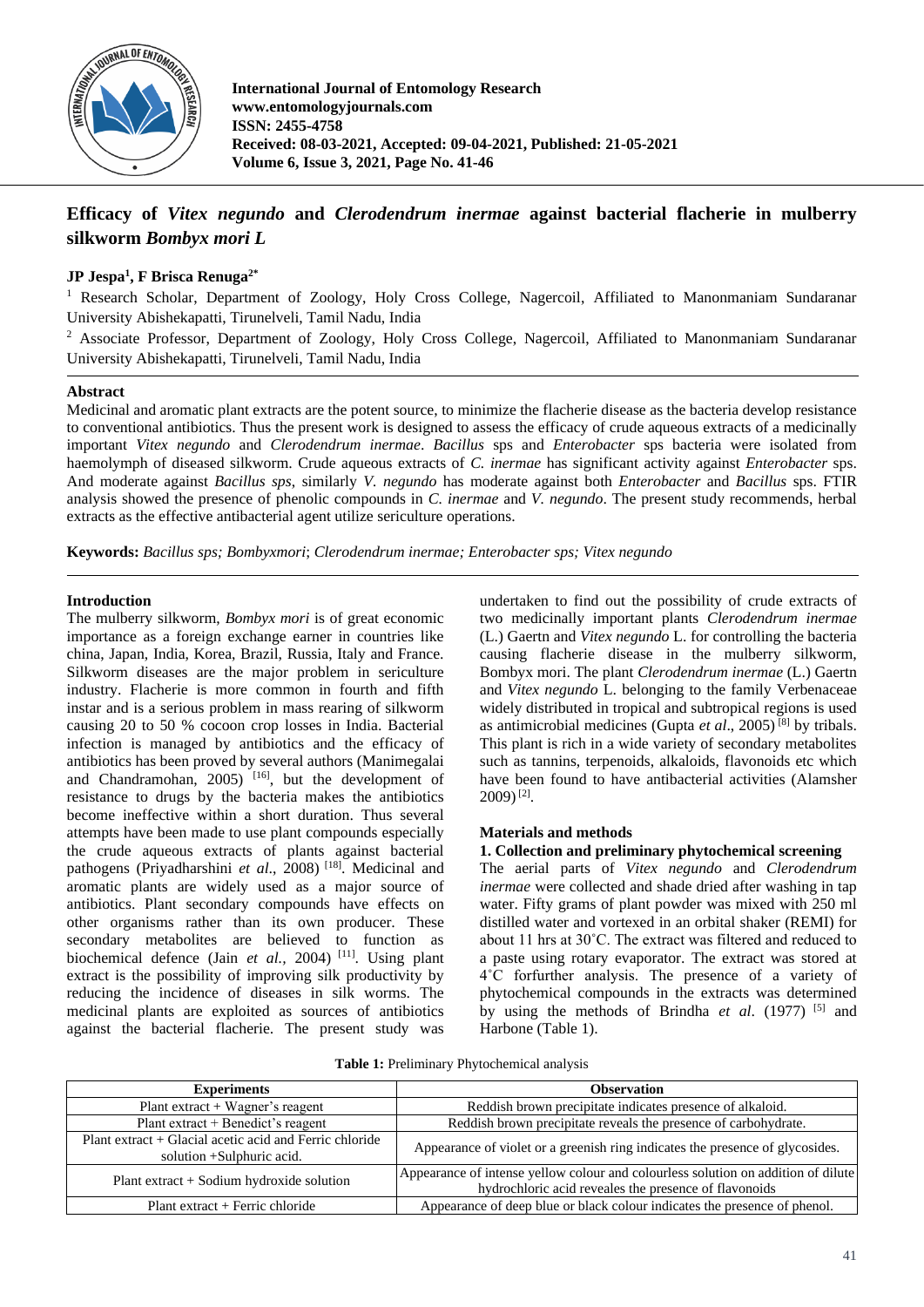| Plant extract $+$ Ninhydrin solution                       | Purple colour reveals the presence of protein and amino acid.                 |
|------------------------------------------------------------|-------------------------------------------------------------------------------|
| Plant extract + Ferric chloride solution.                  | Appearance of Blue or greenish color indicates the presence of Tannins.       |
| Plant extract $+$ Water. The mixture was shaken vigorously | Formation of persistent foam indicates the presence of saponing               |
| Plant extract + Hydrochloric acid.                         | Appearance of Red precipitate indicates the presence of phloba tannins.       |
| Plant extracts + Chloroform + Sulphuric acid               | Appearance of Reddish brown precipitate indicates the presence of terpenoids. |

#### **2. Collection and identification of microbial isolates**

Flacherie infected silkworms were collected from Government Silkworm Rearing Station, Konam, Nagercoil, Tamilnadu. Haemolymph was collected by after surface sterilization with methanol choked cotton. The hemolymph was diluted,  $10^{-7}$  and  $10^{-8}$  dilutions were plated on Nutrient agar medium and were incubated at 37°C (Govindhan *et al*. 1998) after 72 hrs the microbes were isolated, sub cultured. The morphology of isolated colonies were observed and identified according to Bergey's Manual of Systematic Bacteriology (1989).

#### **3. Preparation of inoculums and Determination of Minimum Inhibitory Concentration (MIC)**

Inoculums were standardized to give a density of 10<sup>6</sup> colony-forming units (CFU)/ml. A loopful of the test organism was inoculated into 5.0 ml of nutrient broth and incubated at 3°C for 24 h. 0.2 ml from the 24-h culture of the organism was dispensed into 20˚ml sterile nutrient broth and incubated for  $3-5$  h to standardize the culture to  $10<sup>6</sup>$ CFU/ml. Plates were inoculated within 15 min of standardizing the inoculum, to avoid changes in inoculum density (Abalaka et al, 2012)<sup>[1]</sup>.

The Minimum Inhibitory Concentration (MIC) of was determined. One ml of selected plant extract at different concentrations (1000, 100, 10, 1 0.1  $\mu$ g/ml) were taken in separate test tubes, 1 ml of nutrient broth and a loopful of the test organism were added. Same procedure was repeated using standard antibiotics amoxicillin as positive control and a negative control without amoxicillin. The inoculated test tubes were then incubated at 37°C. After 24 hours OD was taken. The decrease in the optical density of the culture was taken as an indication of the effectiveness of the herbal extract against the growth of the microbial pathogen (Isaiarasu *et al.*, 2011)<sup>[9]</sup>.

## **4. Microbial sensitivity test**

The sensitivities of the isolated bacterial species against different concentration (100, 200, 300, 400 and 500µg) of plant extracts and antibiotics were tested based on the disc diffusion (Kirby–Bauer) technique (Bauer *et al*., (1966) [4] as described by Saif et al. (2017)<sup>[19]</sup>.

## **5. Fourier Transform Infrared Spectrophotometer (FTIR)**

Crude plant extract of both plant materials were used for FTIR analysis. 10 mg of the dried extract powder was encapsulated in 100 mg of KBr pellet, in order to prepare translucent sample discs. The powdered sample of each plant specimen was loaded in FTIR spectroscope with a Scan range from 400 to 4000 cm 1 with a resolution of 4  $cm^{-1}$ .

#### **Results and Discussion**

The preliminary phytochemical analysis of *Clerodendrum inermae* and *Vitex negundo* aqueous extracts (table 2) showed the presence of carbohydrates, glycosides, phenol, tannins, saponins and terpenoids. Secondary metabolites of plants compounds exhibit many biological activities and are produced by the plant cell through metabolic pathways shown to possess various biological effects. Phenols are known for its antimicrobial effect due to their ability of binding with extracellular proteins of bacterial cell wall. Another metabolite, saponins a bitter compound known to produce inhibitory effect through the formation of foams in aqueous solutions precipitating and coagulating proteins (Praveen and Rajesh, 2019) [17] . Deb *et al*. (2016) [6] also reported the presence of alkaloids, flavanoids, phenols, tannins, saponins, phlobatannins and terpenoids in *Vitex negundo* and *Clerodenrum inermae* aqueous extracts.

**Table 2:** Result of preliminary analysis of aqueous extracts of selected plants

|               | V. negundo | C. inermae |
|---------------|------------|------------|
| Alkaloid      |            |            |
| Carbohydrates |            |            |
| Glycosides    |            |            |
| Flavanoids    |            |            |
| Phenol        |            |            |
| Protein       |            |            |
| Aminoacid     |            |            |
| Tannins       |            |            |
| Saponins      |            |            |
| Phlobatannins |            |            |
| Terpenoids    |            |            |

'+'present; '-' absent

The morphological and biochemical analysis of subculture developed from the haemolymph of the infected silkworm contains gram negative bacteria such as *Bacillus sps*. and *Enterobacter* sps. (table 3).

Various strains of bacteria such as *Bacillus subtilis, Streptococcus pneumoniae, Staphylococcus aureus, E.coli, Pseudomonas fluorescence, Bacillus cereus* and *Klebsiella cloacae (*Sakthivel *et al*., 2012) were isolated from flacherie infected silkworms. Different researchers (Sengupta *et al*., 1990; Yungen and Bharthi, 2001) [25] have already reported that bacteria such as *Bacillus thuringiensis*, *Streptococcus faecalis*, *Staphylococccus* and *Serratia marcescens* associated with silkworm diseases either singly or in combination. *Bacillus thrungiensis* a facultative entomogenous bacterium also reported as pathogenic to the silkworm by Selvakumar et al. (1999)<sup>[21]</sup>.

**Table 3:** Morphological and biochemical characters of isolated bacterial species.

| <b>Physical/ chemical characters</b> | <i>Enterobacter</i> | <b>Bacillus</b>                             |  |
|--------------------------------------|---------------------|---------------------------------------------|--|
| Cultural characters                  | Mucoid colonies     | Mucoid with central portion raised colonies |  |
| Shane                                | Rod                 | Rod                                         |  |
| Frams stain                          | $-1$ ve             | $-1$ ve                                     |  |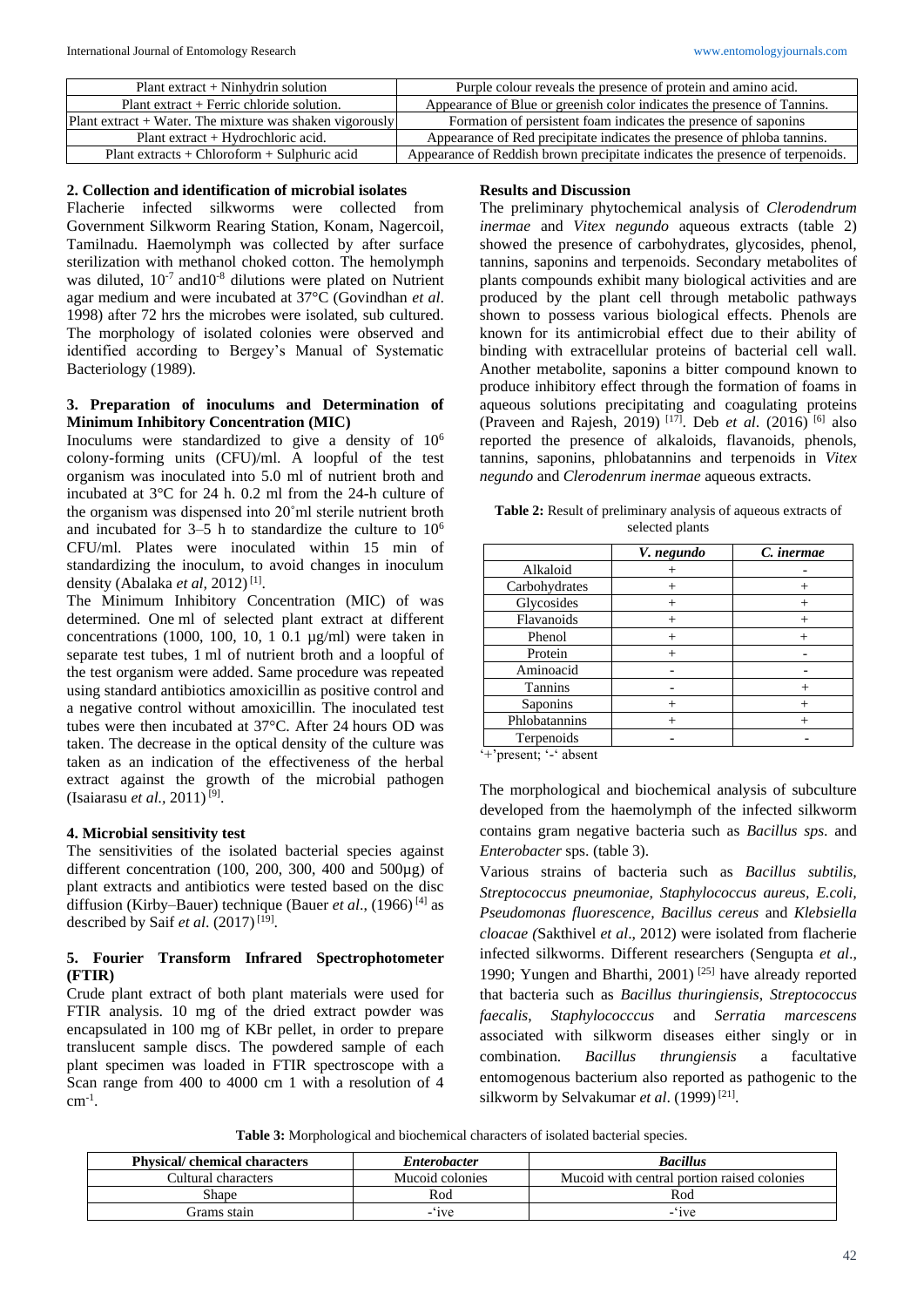| Colour                      | White | Slight pink              |
|-----------------------------|-------|--------------------------|
| Mannitol                    |       |                          |
| Motility                    |       |                          |
| Glucose                     |       |                          |
| Lactose                     |       | $\overline{\phantom{0}}$ |
| Sucrose                     |       | $\overline{\phantom{0}}$ |
| H <sub>2</sub> S production |       | $\overline{\phantom{0}}$ |
| Gas production              |       |                          |
| Peptone water               |       | -                        |
| Simmon water                |       | -                        |
| Oxidase                     |       |                          |
| Catalase                    |       |                          |

A bacterium is the etiological agent of flacherie in silkworms (Anitha *et al.*. 1994)<sup>[3]</sup>. A change in the optical density of bacteria inoculated in the nutrient broth of experimental categories compared to the control positive and negative shows the inhibitory effect of plant extracts. Among the two selected plants minimum of 62.5μg/ml of *C. inermae* and 125μg/ml of *V. negundo* is required to inhibit the growth of *Enterobacter sps* where as the Minimum inhibitory concentration of both selected plant extracts for Bacillus *sps* is 125μg /ml. However in control (amoxicillin), very low amount of about 10μg/ml for *Enterobacter* and 100μg/ml for *Bacillus sps.*

The aqueous extracts of *C. inermae* and *V. negundo* when tested for their efficacy of antimicrobial activity showed different zone of inhibition with flacherie causing *Enterobactor sps.* and *Bacillus sps. C. inermae* showed maximum zone of inhibition for *Enterobacter* (21.7  $\pm$  0.46 mm) and *Bacillus sps.* (17.60  $\pm$  0.28 mm) followed by *V*. *negundo* (16.29 ± 0.23mm) (Figure B) and14.74 ± 0.69

(Figure D)*.* Similar growth inhibition was observed by Karthikairaj *et al.* (2014)<sup>[13]</sup> and Sivakumar *et al.* (2012)<sup>[23]</sup>. When compared to the control *(Enterobacter - 28*  $\pm$  *0.30)* mm and *Bacillus sps* - 22.05  $\pm$  0.64mm) group, the experimental categories exhibit less antimicrobial activity. Kuete  $(1999)$ <sup>[14]</sup> considered the plant extracts as to possess significant activity when they have MIC below 100 µg/mL, moderate activity when their MICs vary between 100 and 625 µg/mL and weak activity when MICs above 625 µg/mL. Thus in the present study *C. inermae* has significant activity against *Enterobacter sps* and moderate against bacillus, similarly *V. negundo* has moderate against both *Enterobacter* and *Bacillus sps* of bacteria. Plants with good source of anti-infective agents were found to be effective against microbial infections. A number of secondary metabolites derived from plants such alkaloids, anthocyanins, anthraquinones, flavonoids, phenols, saponins, tannins, steroids and triterpenes have previously showed antibacterial activities (Iwu et al., 2010)<sup>[10]</sup>.

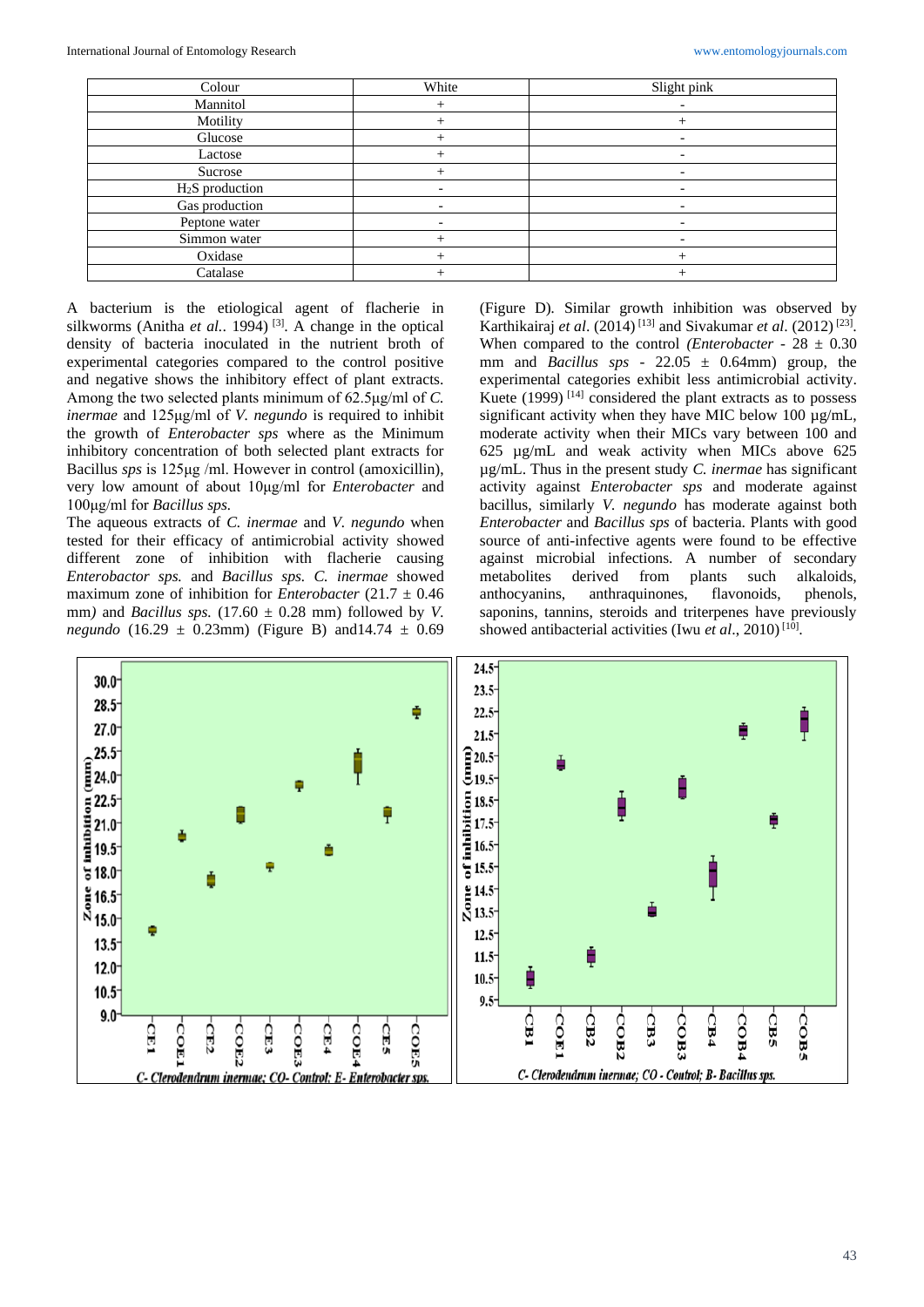

**Fig 1:** Antibacterial activity of aqueous extracts of *V.negundo* (VN), *C.inermae* (CI) at different concentration (100,200, 300,400 and 500µg) on *Bacillus* (B) and *Enterobacter* (E) species of flacherie causing bacteria.

## **2. Fourier Transform Infrared Spectrophotometer (FTIR)**

The results of FTIR analysis of *C.inermae* and *V. negundo* leaves extracts have been recorded in table 3a & 3b. Characteristic peaks for hydroxyl compounds O-H (stretch) were obtained in *C.inermae* (3639.68, 3392.79 cm-1) *V. Negundo* (3479.58, 3419.79, 3244.27 cm-1) hinting the presence of alcohol / phenol. C-H stretching has been found in *C. Inermae* (1625.99 cm-1) and *V. negundo* (2862.36 cm-1) mainly for alkane. Phosphorus function (P-H) stretch was recorded only in *C.inermae* at (2362.8 cm-1). Aromtic compounds C=C stretch and Primary amine N-H stretch have been recorded in *V. negundo* at 1635.64, 2193.06 and 3361.93 cm-1) hinting the presence of amine. Alkenes Ar-CH-CHR was found in *C.inermae.* Fourier Transform Infrared Spectrophotometer (FTIR) is the most powerful tool for identifying the types of functional groups present in compounds. The wavelength of light absorbed is characteristic of the chemical bond. The chemical bonds in a molecule can be determined by interpreting the infrared

absorption spectrum. By using FTIR spectrum, we can confirm the functional constituent's presence in the leaf extract and even evaluate the qualities of medicinal materials.

Fourier Transform Infrared Spectrophotometer (FTIR) analysis revealed that phenol, alkane, alkene, carboxylic acid, aromatic compound, nitro compound, alcohol and benzene compounds are the functional constituents present in aqueous leaf extracts of *C. inermae* and *V. negundo.* The broad band in *C. inermae* and *V. negundo* corresponding to OH- group confirms the presence of phenolic compounds in leaf extract. The efficiency of the aqueous extracts of *C. inermae* and *V. negundo* against the bacteria could be attributed to the phenolic composition. Phenolic compounds were also observed in *V. negundo* by Liu *et al* (2006)<sup>[15]</sup>; Janakiraman and Jeyaprakash (2015) <sup>[12]</sup>. Phenolic compounds are resulting in bacterial death since these compounds disrupting the bacterial cell wall, interfering with the ATP pool and altering its membrane potential (Tiwari et al., 2015)<sup>[24]</sup>.

**Table 4:** FTIR analysis of *C. inermae*

| S. No         | <b>Characteristic absorptions (cm-1)</b>                                                                                 | <b>Type of bonds</b> |                 | <b>Functional group Type of vibration Intensity</b> |        |
|---------------|--------------------------------------------------------------------------------------------------------------------------|----------------------|-----------------|-----------------------------------------------------|--------|
| 1             | 3795.91, 3639.68, 3581.81, 3554.73, 3529.73, 3469.94<br>3435.22, 3406.29, 3392.79, 3375.43, 3346.50, 3313.71<br>3305.99. | O-H Hydrogen bonded  | Alcohol/Phenol  | Stretching                                          | Strong |
| $\mathcal{L}$ | 3282.84, 3275.13, 3257.77, 3250.05, 3240.41<br>3211.48                                                                   | $O-H$                | Carboxylic acid | Stretching                                          | Strong |
| 3             | 2362.8                                                                                                                   | $O=C=O$              | CO <sub>2</sub> | Stretching                                          | Medium |
| 4             | 2333.87                                                                                                                  | $O=C=O$              | CO <sub>2</sub> | Stretching                                          | Medium |
| 5             | 2092.77                                                                                                                  | $c \equiv c$         | Alkyne          | Stretching                                          | Medium |
| 6             | 1625.99                                                                                                                  | $N-H$                | Amines          | Bending                                             | Strong |
| 7             | 1462.04                                                                                                                  | $C-H$                | Alkane          | Bending                                             | Medium |
| 8             | 1367.53                                                                                                                  | $C-H$                | Alkane          | Bending                                             | Medium |
| 9             | 1319.31                                                                                                                  | $O-H$                | Phenol          | Bending                                             | Weak   |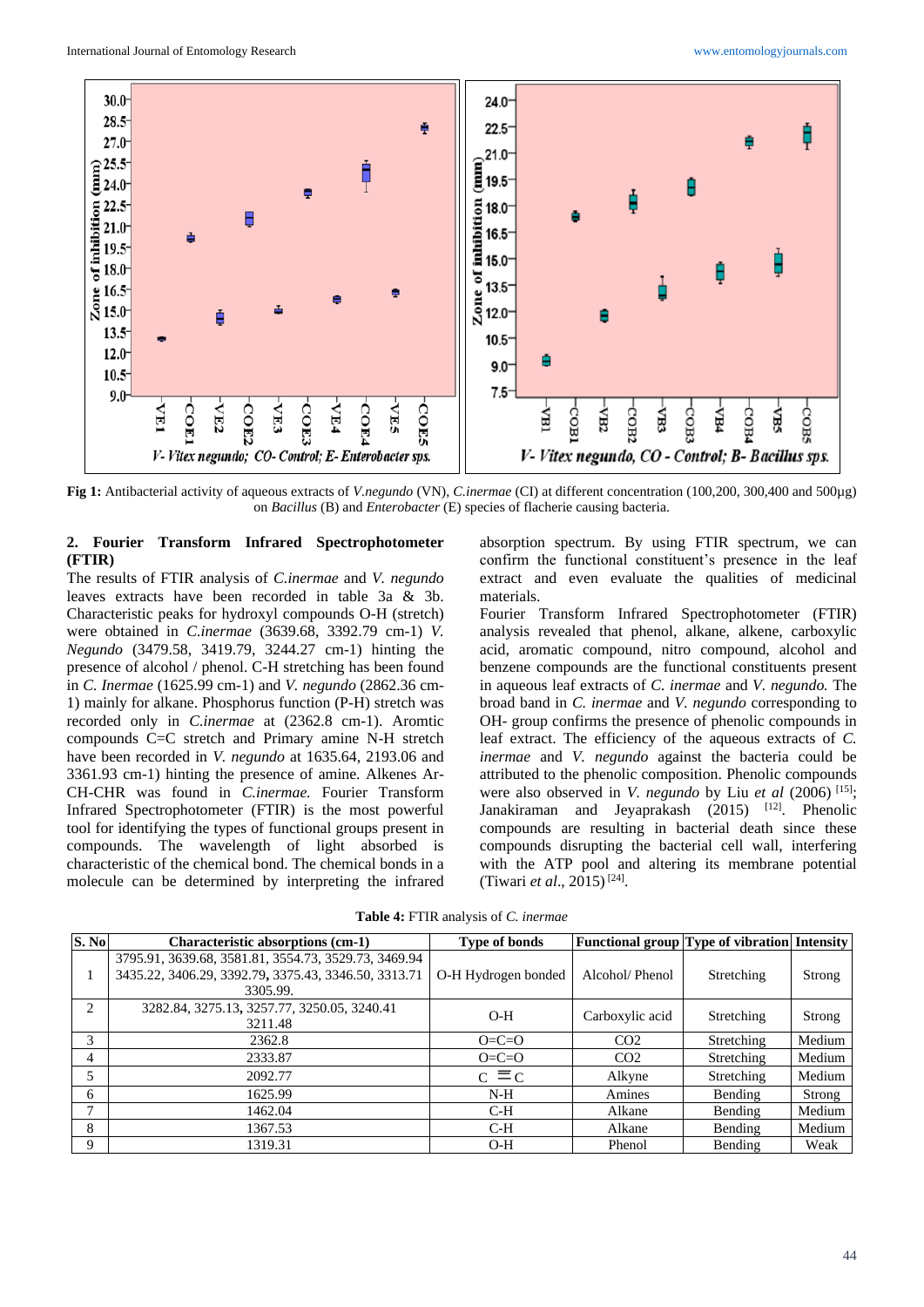| 3 <sub>b</sub> | <b>Characteristic absorptions (cm-1)</b>                       | <b>Type of bonds</b> | <b>Functional group</b> | Type of vibration | <b>Intensity</b> |
|----------------|----------------------------------------------------------------|----------------------|-------------------------|-------------------|------------------|
|                | 3560.59, 3479.58, 3448.72, 3419.7, 3387.0,<br>3361.93, 3244.27 | $O - H$              | Alcohol/Phenol          | Stretching        | Strong           |
| $\bigcap$      | 2929.87                                                        | $C-H$                | Alkanes                 | Stretching        | Strong           |
| 3              | 2862.36                                                        | $C-H$                | Alkanes                 | Stretching        | Strong           |
|                | 2362.8                                                         | $O=C=O$              | CO <sub>2</sub>         | Stretching        | Medium           |
|                | 2333.87                                                        | $O=C=O$              | CO <sub>2</sub>         | Stretching        | Medium           |
| 6              | 1701.22                                                        | $C = 0$              | Conjugated aldehyde     | Stretching        | Medium           |
| $\mathbf{r}$   | 1635.64                                                        | $C=C$                | Alkane                  | Stretching        | Strong           |
| 8              | 1462.04                                                        | C-H                  | Alkane                  | Bending           | Medium           |

**Table 5:** FTIR analysis of *V. negundo*



**B Fig 2:** FTIR analysis of *C. inermae* (A) and *V. negundo* (B)

 $\frac{1}{1/c}$